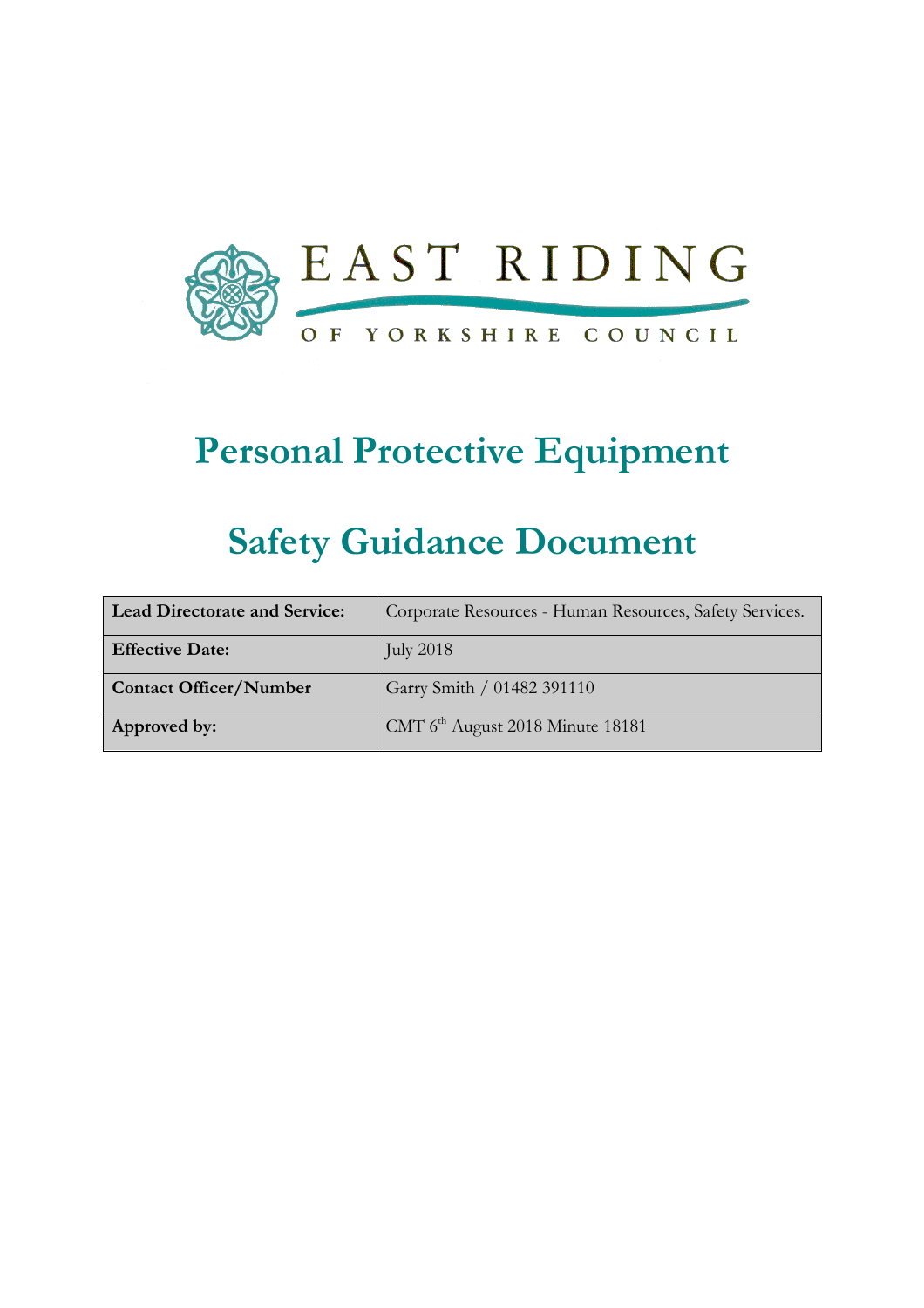| <b>Issued</b>    | <b>Review Date</b> | <b>Approval CMT</b>            | <b>Comments</b>                |  |
|------------------|--------------------|--------------------------------|--------------------------------|--|
| <b>Sept 2010</b> | <b>Sept 2012</b>   | CMT 12 April 2010 Minute 12396 | New Guidance                   |  |
| Feb 2013         | Feb 2015           |                                | Reviewed with minor            |  |
|                  |                    |                                | amendments and reference       |  |
|                  |                    |                                | to procurement policy.         |  |
| December         | Feb 2015           |                                | Removed reference to           |  |
| 2013             |                    |                                | Arvato government services     |  |
| <b>July 2018</b> |                    |                                | Minor amendment to             |  |
|                  |                    |                                | including acceptability trials |  |
|                  |                    |                                | of all PPE.                    |  |
|                  |                    |                                | To record training and         |  |
|                  |                    |                                | instruction given.             |  |
|                  |                    |                                | Reference to Occupational      |  |
|                  |                    |                                | Health removed as it is not    |  |
|                  |                    |                                | relevant to this guidance      |  |
|                  |                    |                                | document.                      |  |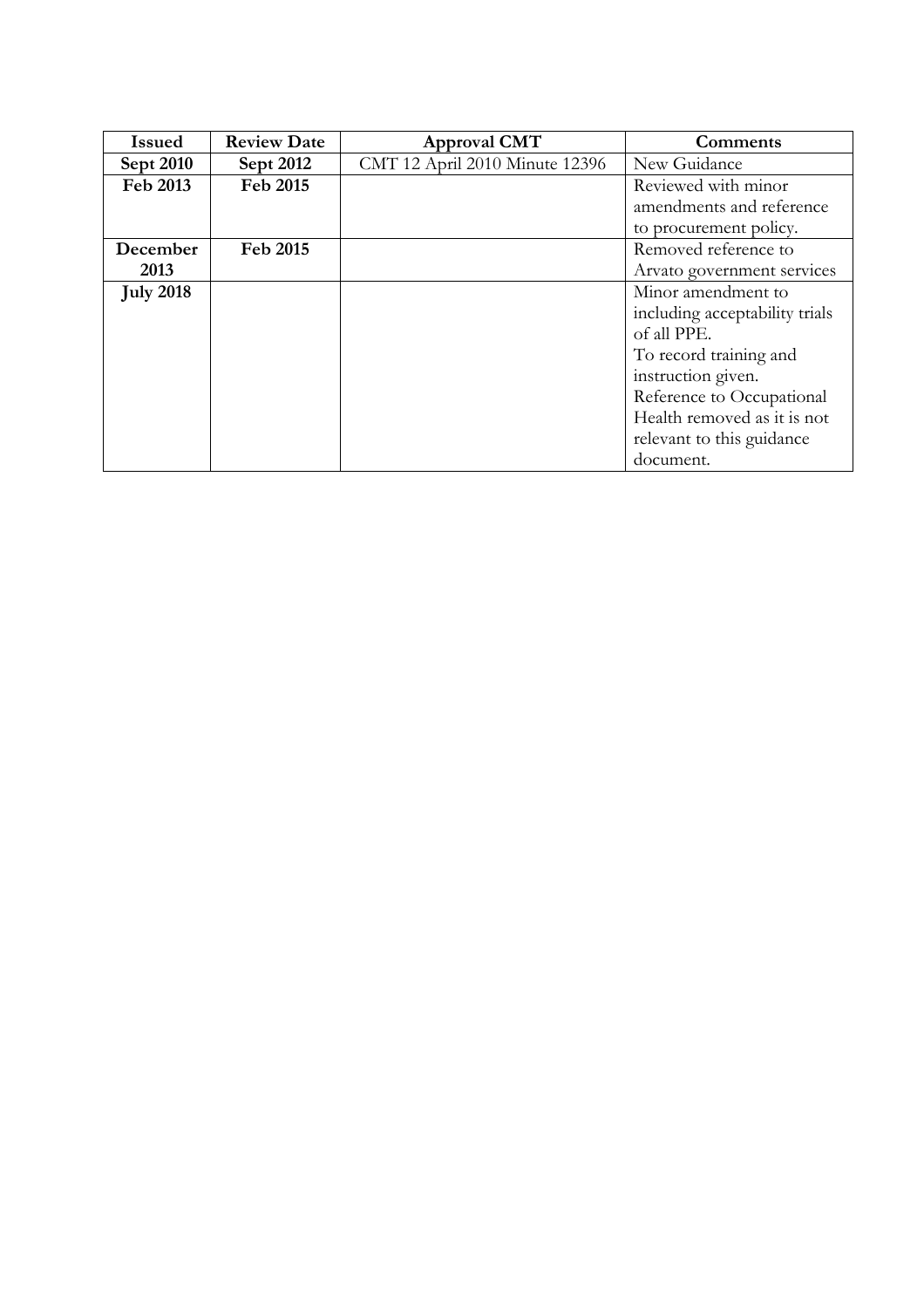## **CONTENTS PAGE**

| 1.   |  |
|------|--|
| 2.   |  |
| 3.   |  |
| 4.   |  |
| 4.1  |  |
| 4.2. |  |
| 4.3  |  |
| 4.4  |  |
| 5.   |  |
| 5.1  |  |
| 5.2  |  |
| 5.3  |  |
| 5.4  |  |
| 5.5  |  |
| 5.6  |  |
| 5.7  |  |
| 5.8  |  |
| 5.9  |  |
| 5.10 |  |
| 5.11 |  |
|      |  |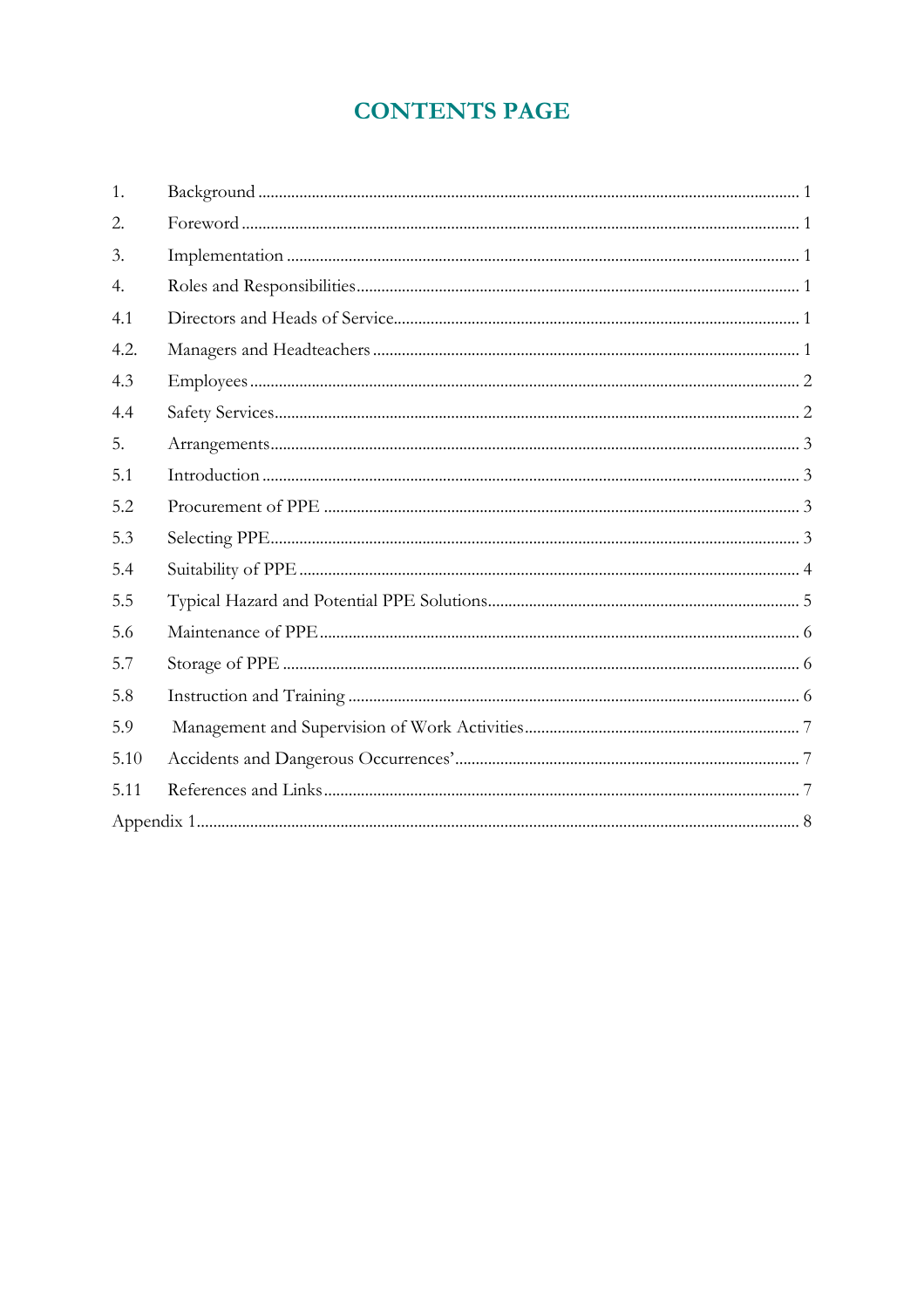#### 1. Background

This safety guidance document on personal protective equipment (PPE) provides information on the need for and safe use of personal protective equipment.

#### 2. Foreword

In accordance with the Council's Corporate Safety Policy, the council is committed to pursuing continual improvements in health and safety. This safety guidance document supports this commitment and forms part of the council's health and safety management system.

#### 3. Implementation

Directorates are responsible for the implementation of this safety guidance document, and communication of its content as appropriate.

This safety guidance document is available on the safety services intranet page and, where employees do not have access to the council's intranet, via their line manager/headteacher.

The council relies on the co-operation of all employees, and trade unions for the successful implementation of this safety guidance document.

A review of this safety guidance document will be undertaken 3 years after its implementation, and where significant changes in legislation or working practices deem this appropriate.

#### 4. Roles and Responsibilities

#### 4.1 Directors and Heads of Service

Directors and heads of services are ultimately responsible and accountable to the Chief Executive for ensuring this safety guidance document is issued to their management team.

#### 4.2. Managers and Headteachers

Managers and headteachers are responsible for achieving the objectives of this safety guidance document where relevant to their area of service delivery and are responsible for ensuring that:

- The information contained within this safety guidance document is implemented and complied with;
- PPE is provided for the use of employees who may be exposed to risks to their health and safety except where those risks have been controlled by other means;
- The PPE is appropriate to protect the worker from the risk(s) involved and for the duration of the exposure, and, that the minimum standard required is recorded on the appropriate risk assessment;
- A range of suitable PPE is available for individuals to select in accordance with their physical characteristics and individual choice;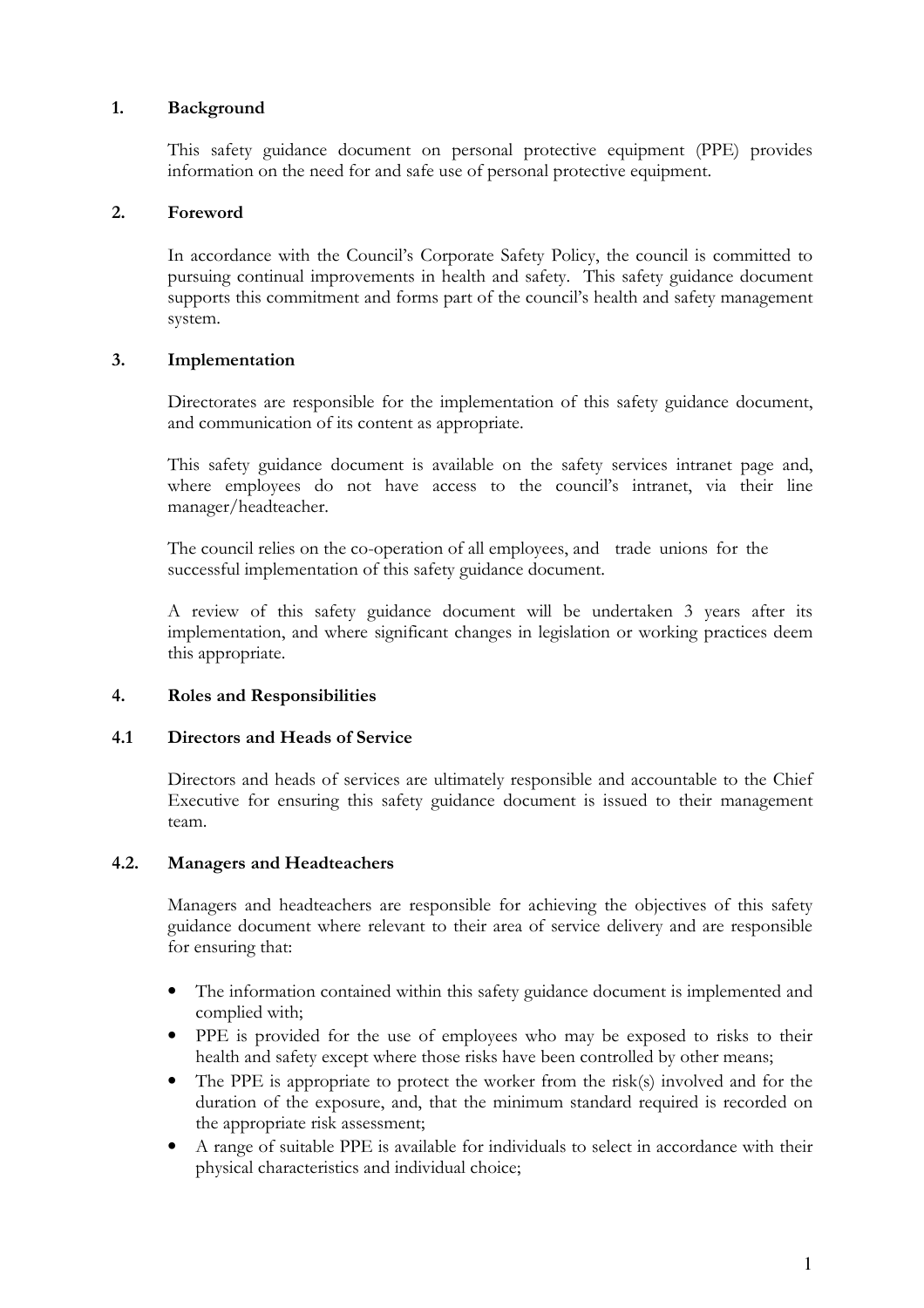- PPE takes account of ergonomic requirements and the state of health of those who may wear it and the characteristics of their workstation;
- PPE is capable of fitting each wearer correctly;
- In respect of respiratory protective equipment (including disposable items), each wearer passes a 'face fit' test to ensure that the model of equipment selected will fit the wearer correctly and thereby function effectively;
- PPE meets appropriate standards and is CE marked;
- PPE wearers are (as necessary) trained and instructed on the use and wearing of PPE;
- They regularly check that PPE is being used and investigate whenever it is not being worn or used correctly;
- Safety signs are displayed in the workplace to remind workers that it must be worn;
- Suitable replacement PPE is always readily available;
- Suitable facilities are available to maintain, clean and store PPE;
- Consideration is given to whether different PPE may be required in the event of an emergency.

#### 4.3 Employees

Employees must ensure they carry out assigned tasks and duties in accordance with information, instruction, training and agreed safe systems of work. Specifically they must:

- Comply with this safety document;
- Participate in the completion and review of risk assessments;
- Co-operate to enable their manager/headteacher to formulate and implement effective management systems including method statements and safe systems of work;
- Undertake training and follow any instructions that enable them to wear or use PPE;
- Notify their supervisor of any loss or obvious defect with the PPE and if that defect creates an immediate risk to health or safety not use the PPE nor enter any related hazard area.
- Keep any health surveillance appointments they are required to attend;
- Use any PPE that they have been provided with in accordance with their training and instruction;
- Ensure that their own health and safety and that of others are not put at risk by their actions;
- Not intentionally interfere with PPE or misuse it in such a way as to create additional hazards or render it ineffective.

#### 4.4 Safety Services

 The primary function of safety services is to support the council and its employees by providing professional, authoritative, impartial advice on all aspects of health, safety and wellbeing. Where managers/headteachers require further assistance, safety services will advise on achieving compliance with this safety guidance document.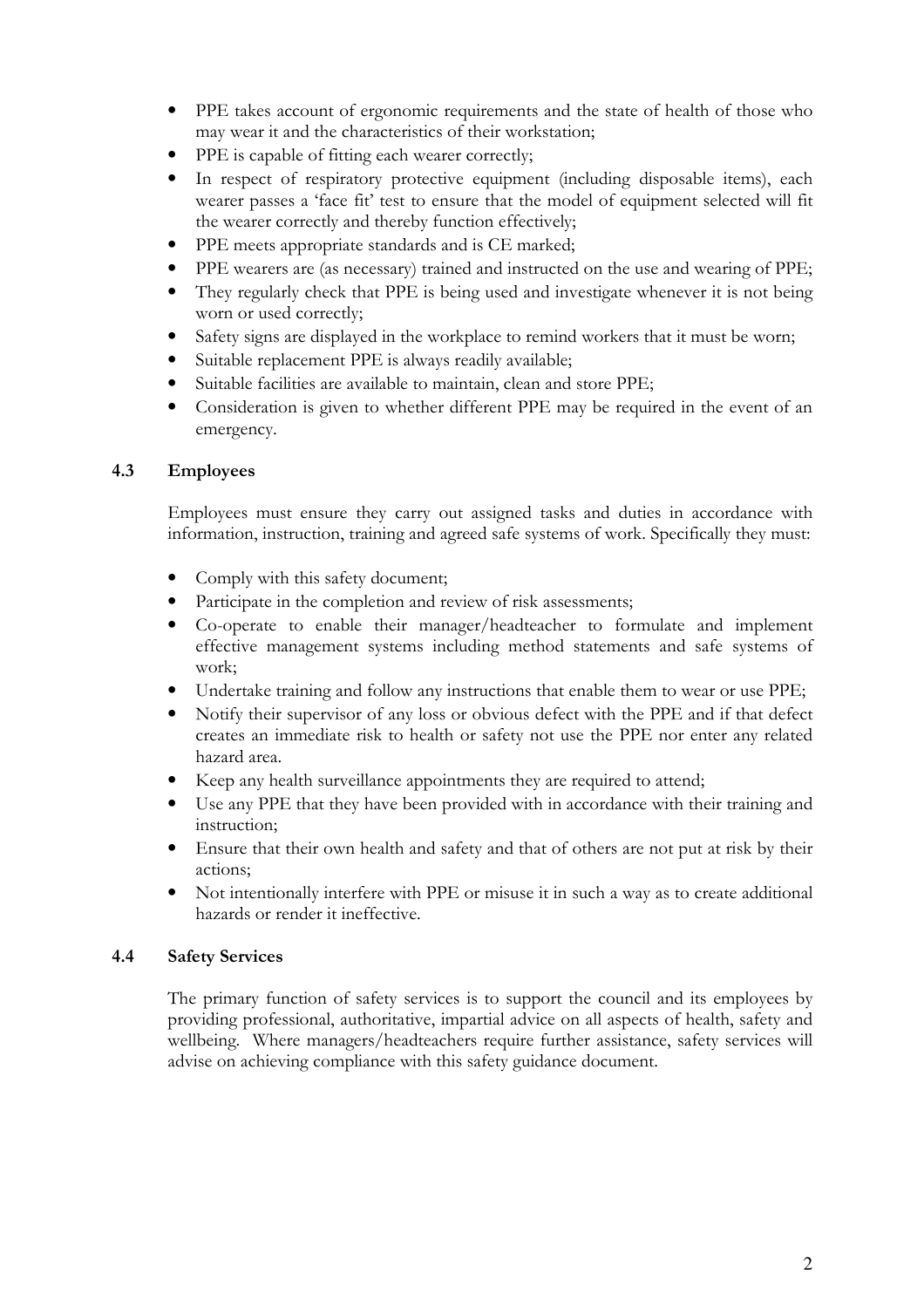#### 5. Arrangements

#### 5.1 Introduction

Personal protective equipment (PPE) is any equipment or clothing that is intended to be worn or held by anyone at work which protects against one or more risks to their health and safety.

This includes items such as respiratory protection equipment, eye protection, safety helmets, gloves, high-visibility clothing, safety footwear and safety harnesses.

Cycle helmets and crash helmets worn for use on the highway are not subject to health and safety regulations but, nevertheless, are also deemed to be PPE for the purposes of this guide when ever they are used whilst at work.

#### 5.2 Procurement of PPE

 All PPE should be procured through supplies in accordance with the council's contract procedure rules. As part of the procurement process it is recommended that a trial of the PPE is undertaken with a selection of the end users to ensure its suitability.

- Identify The PPE Specification by referring to Appendix 1
- Identify different options that meet the defined specific criteria
- Select employees as a representative example from the workforce
- Trial selected sample models, issue and commence time limited trial
- Seek appropriate feedback from selected users and report any issues or concerns to the safety services team.

#### 5.3 Selecting PPE

PPE must be supplied and used at work whenever there are risks to health and safety that cannot be adequately controlled in other ways.

The risk assessment of work activities will determine whether there is a need for PPE. Under the law, PPE should be the last control measure used to protect workers from risks to their health and safety, engineering controls and safe systems of work must be considered first.

Ask yourself;

- Can I remove the hazard altogether?
- If not, how can I control the risks so that harm is unlikely?

When establishing risk controls, the following principles must be followed in order of preference;

- Prevent access to the hazard, eg. by guarding;
- Organise work to reduce exposure to the hazard, eg. restrict/prevent entry if there is a risk of falling objects;
- Use a low risk option, eg. lower voltage tools, a less hazardous substance;
- If after all the above there is still a residual risk, you will need to provide PPE.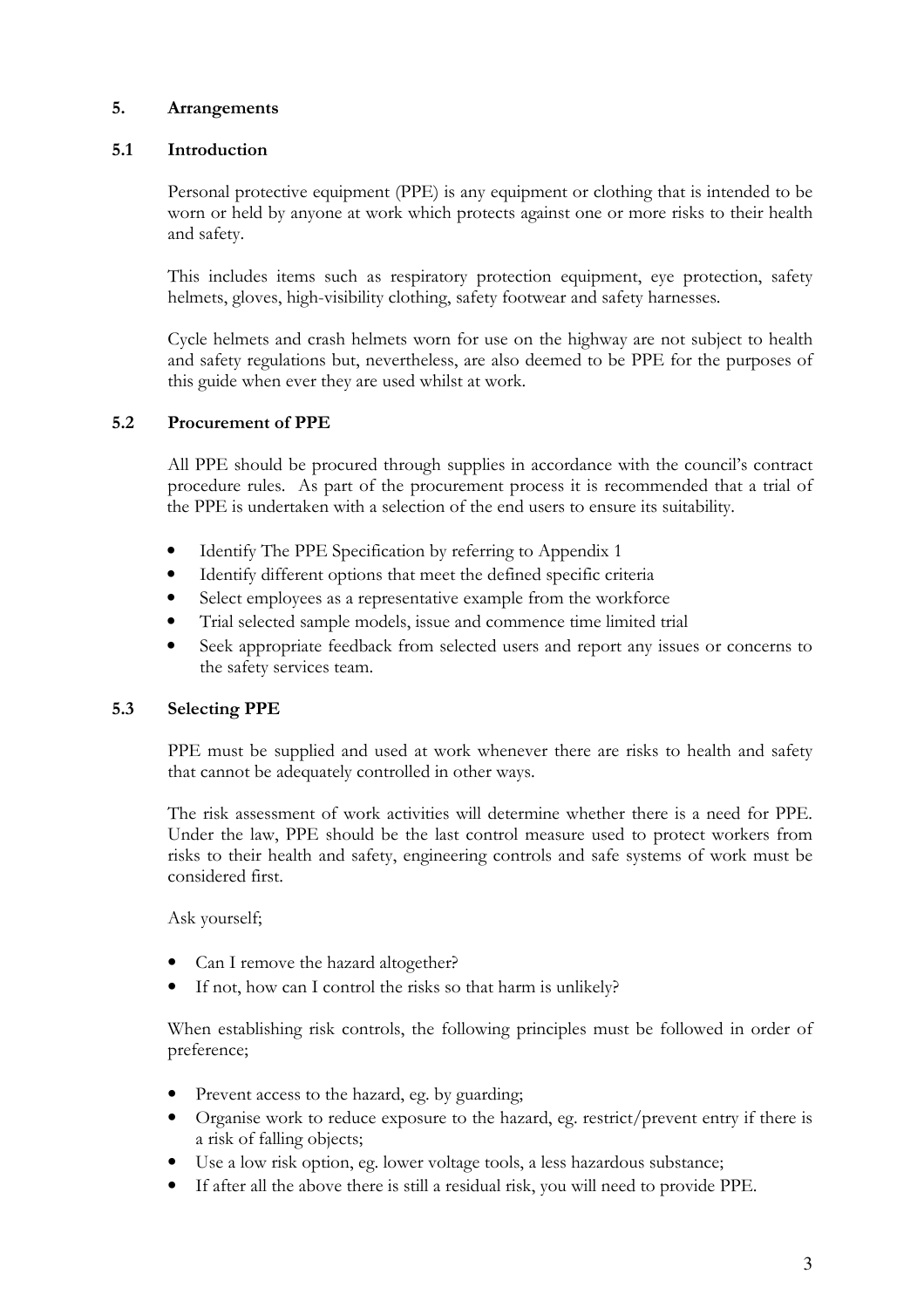There are a number of reasons why the use of PPE is the last resort. Firstly PPE only protects the person wearing it, whereas measures that control the risk at source protect everyone in the workplace. Secondly, in practice, maximum levels of protection are seldom achieved and the actual level of protection is difficult to assess. Effective protection is only achieved by suitable PPE, correctly fitted, maintained, and properly used. Finally, PPE may restrict the wearer to some extent, limiting movement or visibility.

Before it is used PPE must be assessed to ensure it is suitable for use and will provide the worker with sufficient protection.

It must be maintained and stored properly and provided with instructions on how to use it safely and the risks that it will and will not protect the employee from. It must be used correctly by employees.

Where available, alternative models should be made available from which an employee can choose one that suits their physical characteristics and personal preference.

Consideration should also be given to potential emergency situations during which additional or superior levels of protection are necessary for the situation to be managed. For example it may be necessary for employees to deal with spillages or leaks where the risks to health and safety are greater than usual and the issued PPE may not offer the wearer sufficient protection in these circumstances.

#### 5.4 Suitability of PPE

The type and grade of PPE selected must be related to the nature of the hazard(s) and how those hazards will affect the worker. As an example, safety goggles that protect an employee's eyes from chemical fumes may not also protect them from the impact of hot particles when cutting metals with an angle grinder. Further information about the variety of standards available in respect of the sorts of PPE are contained in **Appendix 1.** 

Where more than one item of PPE is used simultaneously to protect the wearer from different hazards, the PPE must be compatible. Each item must continue to provide effective protection when worn in combination.

The people who will have to use the PPE should be consulted and involved in the selection and specification of the PPE - there is a better chance of it being used effectively if it is accepted by each worker.

Any risk assessment that requires PPE to be used as part of a safe system of work must detail the standard(s) that the PPE must meet, eg. safety footwear incorporating protective toe caps and midsole protection (to protect the wearer from both falling objects and penetration injuries through the sole).

Respiratory protective equipment (RPE) (including wearers of disposable RPE) wearers must undergo initial 'face fit' testing to ensure that the equipment selected fits them properly and will be effective in use. The 'face fit' test must be repeated whenever there is a change in the RPE provided or if the individual's facial characteristics change significantly such as with weight gain or loss.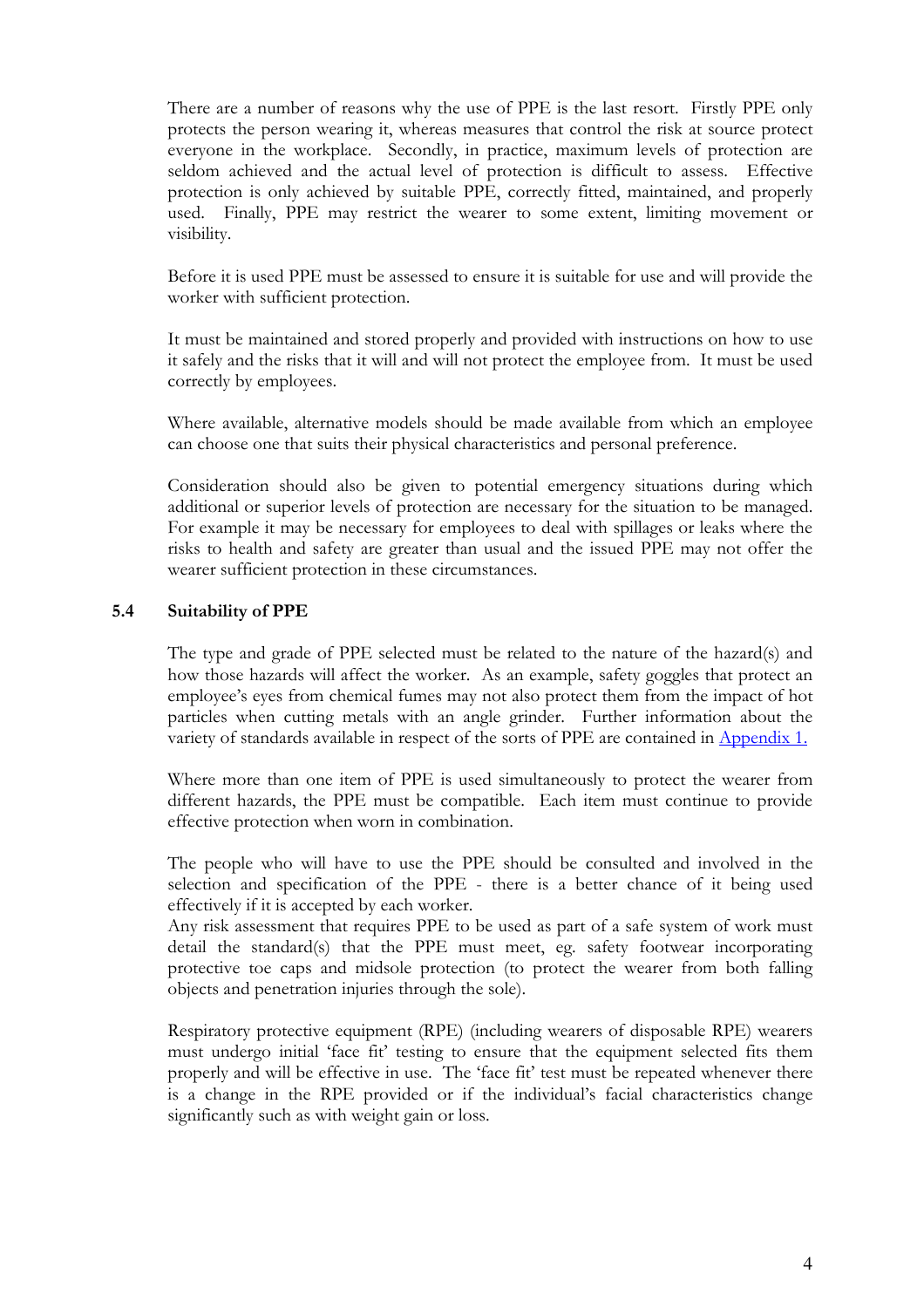### 5.5 Typical Hazard and Potential PPE Solutions

 The following table provides an indication of the various hazards that may affect the worker and some of the types of PPE that are available. The list is not exhaustive.

| Part of body   | Hazard                                                                                                                          | <b>Type of PPE</b>                                                                                                                        |
|----------------|---------------------------------------------------------------------------------------------------------------------------------|-------------------------------------------------------------------------------------------------------------------------------------------|
| Eyes           | Chemical/metal splash<br>Dusts<br>Gases/vapours<br>Projectiles<br>Radiation                                                     | Safety spectacles<br>Goggles<br>Face shields<br>Visors                                                                                    |
| Head           | Falling objects<br>Bumping into things<br>Hair entanglement<br>Falls from transport                                             | Safety helmets<br>Bump caps<br>Hair net<br>Cycle helmets                                                                                  |
| Lungs          | Dusts/particles<br>Vapours/gases<br>Oxygen deficient atmospheres                                                                | Disposable filtering face piece/respirator<br>Half/full face respirators<br>Air fed helmets<br>Breathing apparatus                        |
| Whole Body     | Temperature extremes<br>Adverse weather<br>Chemical/metal splash<br>Contaminants<br>Impact/penetration<br>Collision etc         | Thermal wear<br>Wet weather gear<br>Conventional/disposable overalls<br>Boiler suits<br>Special clothing eg chain mail<br>Hi-vis clothing |
| Hands and arms | Abrasion<br>Temperature extremes<br>Cuts and punctures<br>Chemicals<br>Electric shock<br>Infection/disease/contamination        | Gloves<br>Gauntlets<br>Mitts<br>Wrist cuffs<br>Armlets<br>Non-latex gloves                                                                |
| Ears           | Excessive noise                                                                                                                 | Disposable/re-usable ear plugs<br>Ear muffs/defenders                                                                                     |
| Feet and legs  | Electrostatic build up<br>Cuts and punctures<br>Falling objects<br>Abrasion<br>Wet conditions<br>Slips<br>Metal/chemical splash | Safety boots/shoes (protective toe caps<br>or penetration resistant midsoles)<br>Gaiters, wellington boots<br>Snow grips<br>Spats         |
| Whole Body     | Working at height                                                                                                               | Body harnesses<br>Restraint lanyards<br>Fall arrest lanyards                                                                              |
| Whole Body     | Drowning<br>Hypothermia                                                                                                         | Buoyancy aids/lifejackets<br>Immersion and dry suits                                                                                      |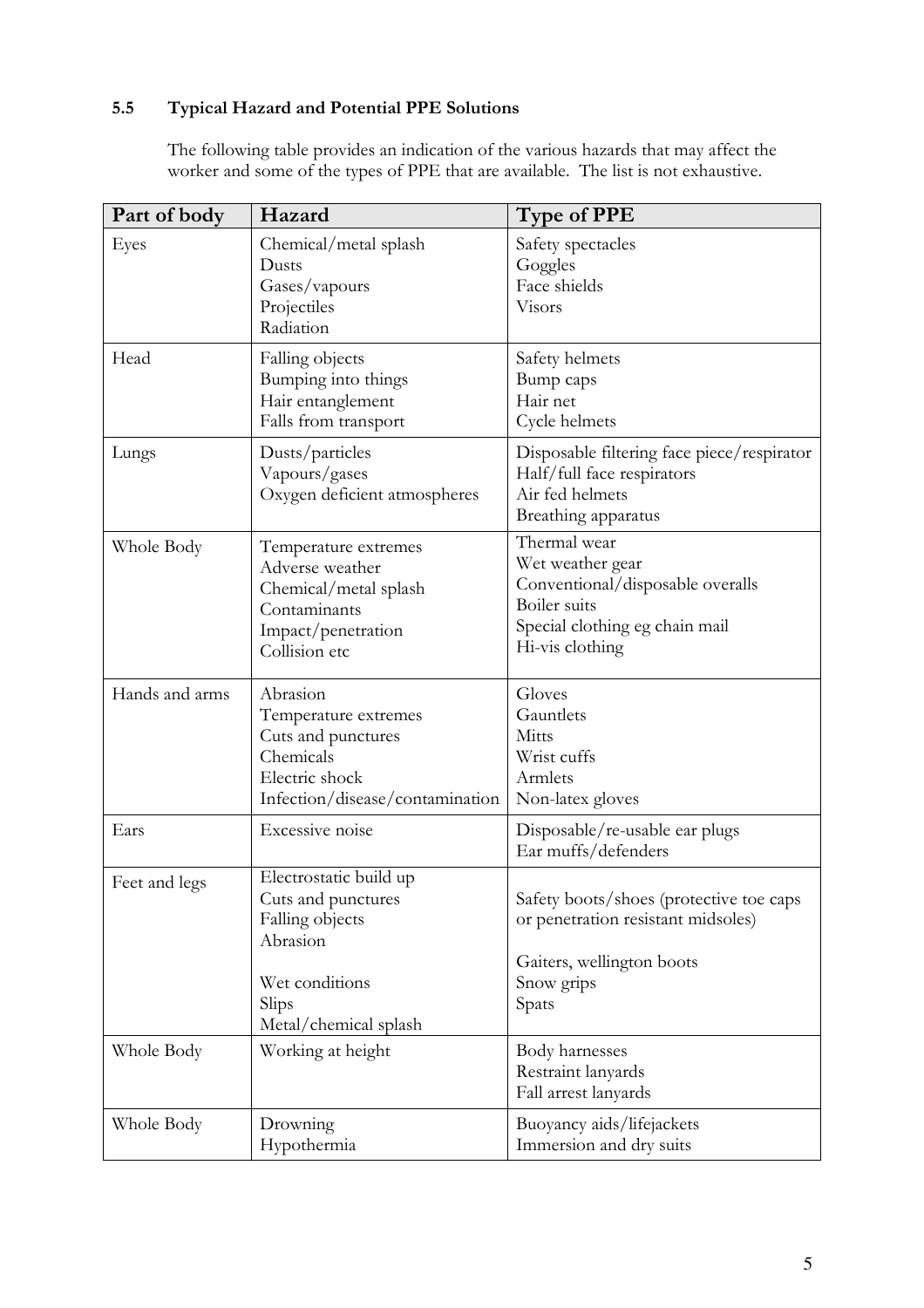#### 5.6 Maintenance of PPE

In order to ensure that PPE continues to remain effective it must be appropriately maintained. This may be limited to periodic inspection and cleaning by the user, however, other more safety critical items may need regular planned preventative maintenance and recorded inspections and tests.

An effective maintenance system includes the following:

- Examination checking for faults, damage, wear and tear, dirt, etc.;
- Testing to ensure it continues to operate as intended:
- Cleaning including disinfection if appropriate;
- Repair;
- Replacement.

The responsibility for carrying out maintenance together with details of the procedures to be followed and the frequency should be recorded in writing. Where appropriate, records of tests and examinations should be kept.

It is usual for PPE to be issued to individuals; however, some items may be used by a number of people. In such instances there must be arrangements to clean and disinfect it after use so there are no health risks to the next person to use it.

Repairs to PPE must be carried out by trained people. Simple repairs may be possible by trained users; more intricate repairs must be carried out by someone with the required skills and technical knowledge.

Some PPE will have a useable 'shelf life', when this 'shelf life 'is exceeded it needs to be replaced.

#### 5.7 Storage of PPE

When PPE is not being used it must be stored correctly to prevent damage from:

- Sunlight, chemicals, humidity, heat and accidental knocks;
- Contamination from dirt and harmful substances;
- The possibility of losing it.

Storage may be simple hooks and pegs for clothing, carrying cases for spectacles and goggles, containers on vehicles for mobile workers. Checks should be made to ensure PPE is being stored correctly.

#### 5.8 Instruction and Training

Anyone using PPE must be aware of why it is needed, when it must be used, repaired or replaced and any limitations that it may have.

They must be trained and instructed on:

- When to use it;
- How to test it before and/or after use if necessary;
- How to put it on and use it properly;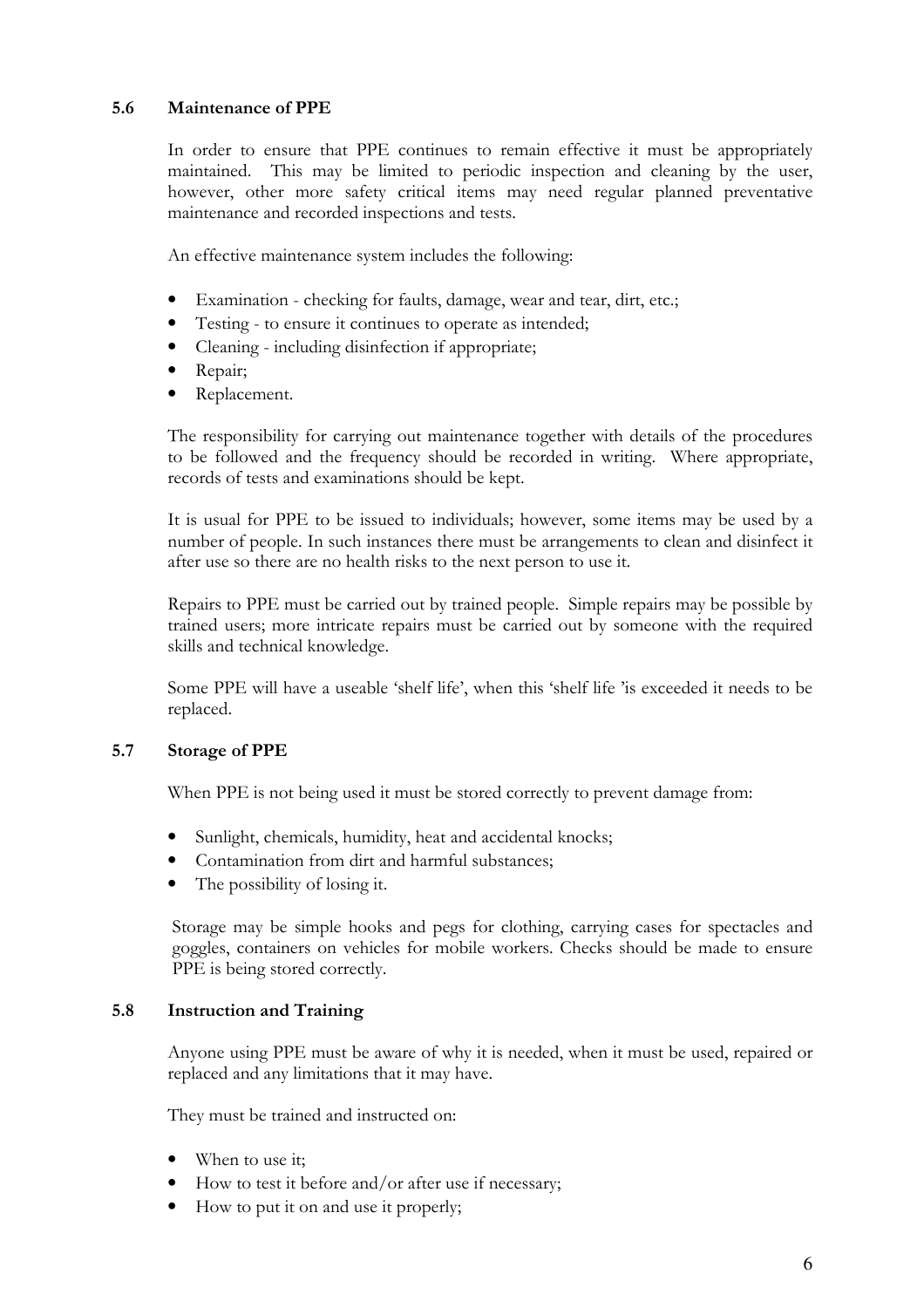- How to remove it if it is contaminated e.g. gloves;
- How to look after it:
- How to store it.
- This training should be recorded.

#### 5.9 Management and Supervision of Work Activities

 Managers and supervisors must set a good example by wearing their own PPE when entering hazardous areas of the workplace. They must regularly check that PPE is being used, both at static and mobile sites, and investigate whenever they find it is not being used. Safety signs and marked safety zones can be useful reminders that PPE must be worn and used in hazard areas.

 Suitable stocks of replacement PPE must always be readily available in the workplace to ensure that no one can be exposed to a hazard unnecessarily.

#### 5.10 Accidents and Dangerous Occurrences'

In accordance with the Council's Corporate Health and Safety policy and the Council's Accident and Incident Safety Guidance Document, every manager/headteacher is responsible for, and will, ensure all accidents, incidents and dangerous occurrences' are investigated and reported.

#### 5.11 References and Links

- L25 Personal Protective Equipment at Work (Third Edition)
- INDG174 A Brief Guide to the Personal Protective Equipment at Work Regulations
- HSG53 Respiratory Protective Equipment at Work
- The Noise at Work Regulations
- Control of Substances Hazardous to Health Regulations
- Control of Lead at Work Regulations
- The Ionising Radiation Regulations
- Control of Asbestos at Work Regulations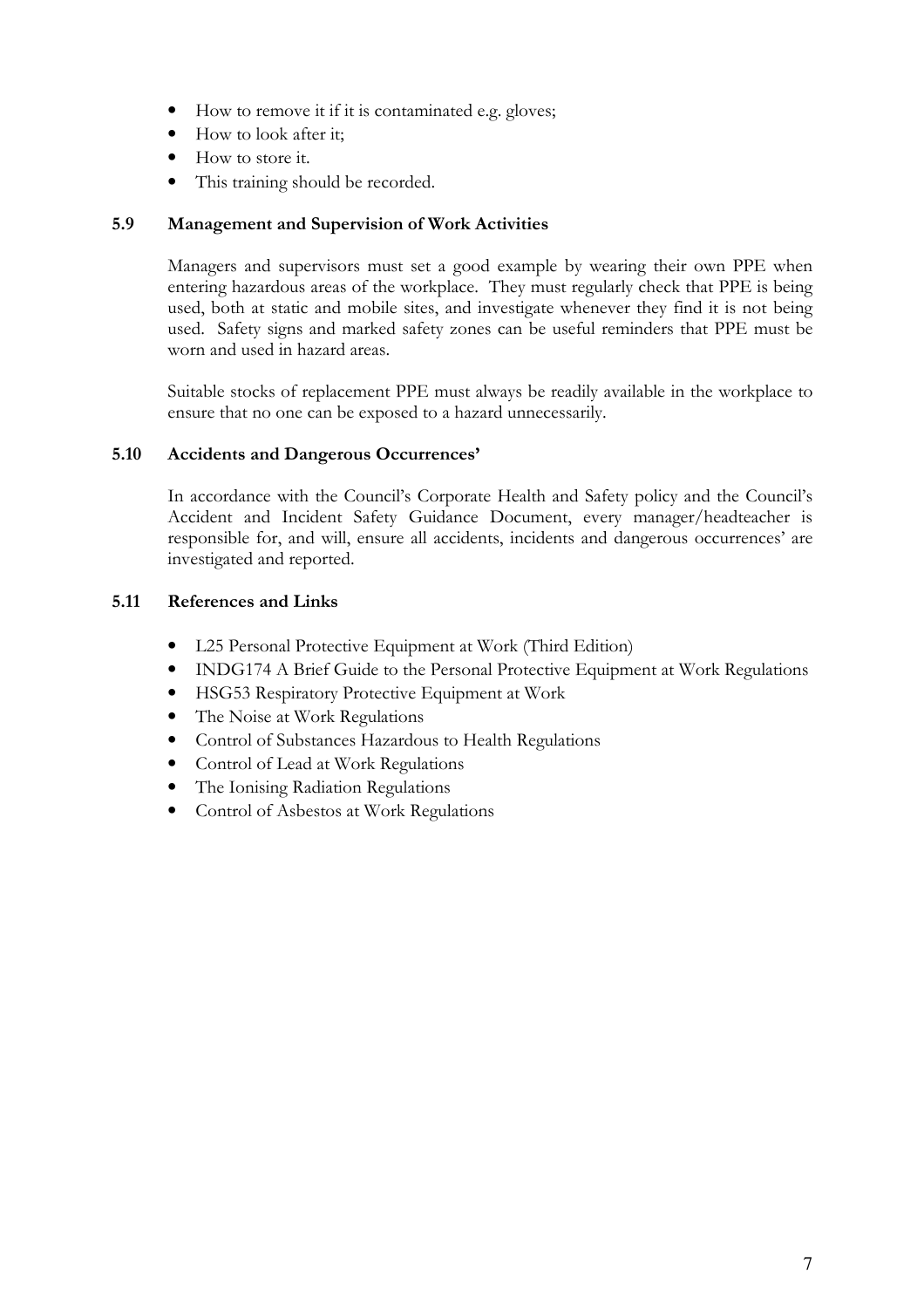### Personal Protective Equipment Variable Equipment Standards

| <b>BS EN 166 Markings for Safety Eyewear</b>                                                 |                |                |
|----------------------------------------------------------------------------------------------|----------------|----------------|
|                                                                                              | Frame          | Lens           |
| <b>Optical Class</b>                                                                         |                |                |
| Refractive Tolerance +0.06 dioptre                                                           |                | 1              |
| Refractive Tolerance +0.12 dioptre                                                           |                | $\overline{2}$ |
| Refractive Tolerance +0.12/-0.25 dioptre                                                     |                | 3              |
| <b>Mechanical Strength</b>                                                                   |                |                |
| Low energy impact (45m/second) - spectacles                                                  | F(T)           | F(T)           |
| Medium energy impact (120m/second) - Goggles and                                             | B(T)           | B(T)           |
| Faceshields                                                                                  |                |                |
| Field of Use or Hazard                                                                       |                |                |
| Liquid droplets and splashes                                                                 | 3              |                |
| Large dust particles                                                                         | $\overline{4}$ |                |
| Gas and fine dust particles                                                                  | 5              |                |
| Short circuit electric arc                                                                   | 8              |                |
| Molten metal and hot solids                                                                  | 9              |                |
| <b>Optional/Desirable Requirements</b>                                                       |                |                |
| Resistance to misting                                                                        |                | N              |
| Anti-scratch                                                                                 |                | Κ              |
| Note: Consideration may also be given to the needs of wearers of prescription lenses and for |                |                |
| UV eye protection by means of coloured or tinted lenses                                      |                |                |

#### Hearing Protection

Hearing protection equipment is assigned a 'Single Number Rating or SNR' to indicate the dB reduction that each model will achieve provided that it is fitted and worn correctly.

The selection of hearing protection must be based on competent noise measurements/surveys so that wearers do not become overprotected and thereby exposed to greater and more immediate danger or under protected and exposed to excessive noise. Such surveys and measurements can be arranged by contacting the Safety Unit.

| <b>Respiratory Protective Equipment</b>                                                    |                                                                                                                                                                                                                                         |  |
|--------------------------------------------------------------------------------------------|-----------------------------------------------------------------------------------------------------------------------------------------------------------------------------------------------------------------------------------------|--|
| All RPE must be CE marked and comply with The Appropriate European Standard.               |                                                                                                                                                                                                                                         |  |
| Selecting RPE is dependant upon identifying the following:                                 |                                                                                                                                                                                                                                         |  |
| What Hazard?                                                                               | Dust, Mist, metal fume, gas or vapour.                                                                                                                                                                                                  |  |
| What concentration of<br>contaminant?                                                      | Either measure accurately or assume worst case.                                                                                                                                                                                         |  |
| What is the likely exposure level<br>and does it exceed the 'Workplace'<br>Exposure Limit? | Select RPE that has an appropriate 'Assigned Protection<br>Factor (APF) to reduce the exposure as low as is<br>reasonably practicable.                                                                                                  |  |
| What is the 'APF'?                                                                         | The 'APF' is a single number and is often 4, 10, 20 or 40.<br>This means that when used correctly by a wearer who has<br>passed a face fit test, RPE with an APF of; 4 should<br>reduce exposure to a quarter, 10 to a tenth and so on. |  |
| Anyone who is expected to use any form of RPE even disposable items must pass a Face Fit   |                                                                                                                                                                                                                                         |  |

Anyone who is expected to use any form of RPE, even disposable items, must pass a Face Fit Test wearing the RPE s/he will be expected to use.